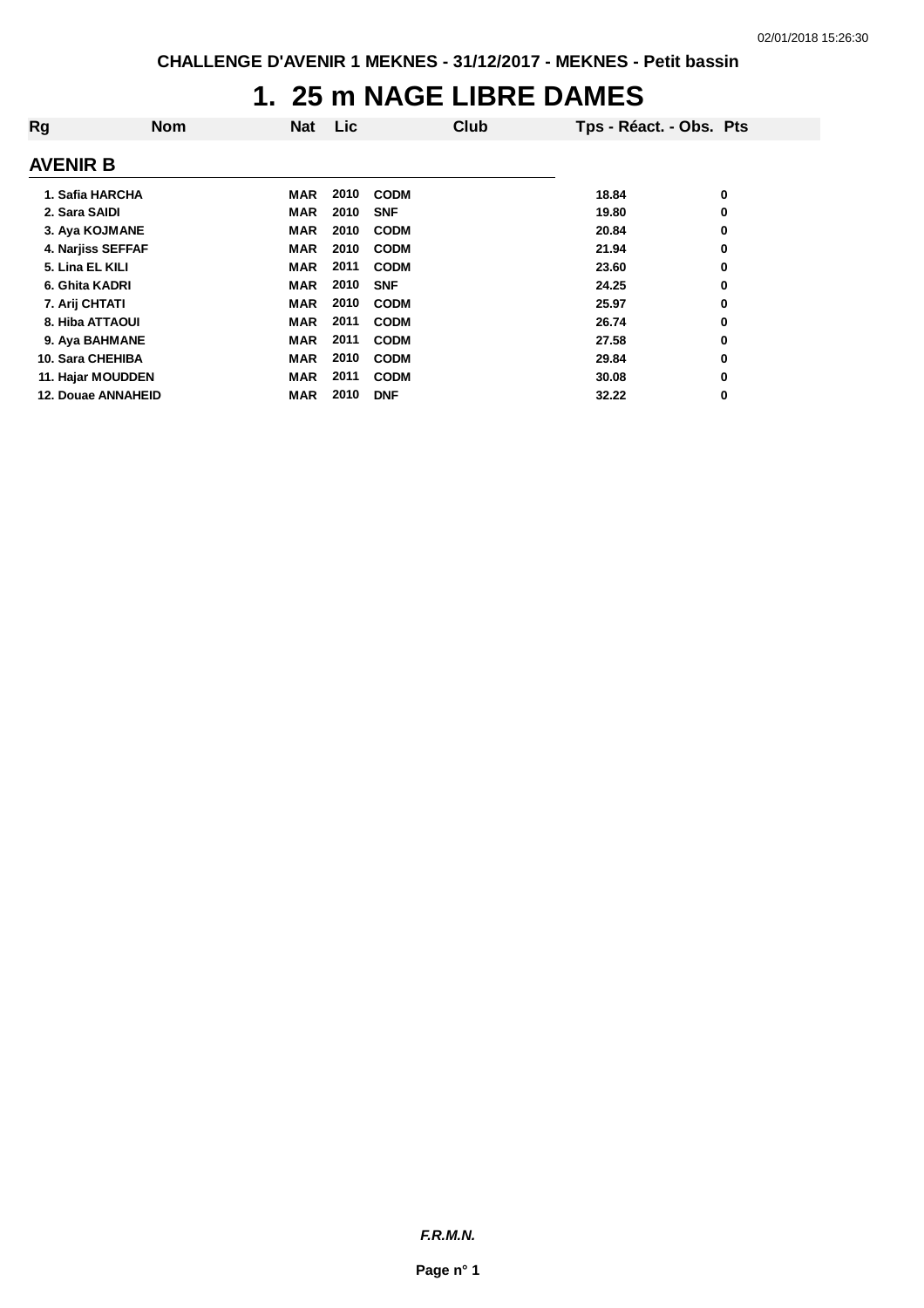### **2. 25 m NAGE LIBRE MESSIEURS**

| Rg | <b>Nom</b>                        | <b>Nat</b> | Lic  | Club        | Tps - Réact. - Obs. Pts |   |
|----|-----------------------------------|------------|------|-------------|-------------------------|---|
|    | <b>AVENIR B</b>                   |            |      |             |                         |   |
|    | 1. Adnane LAALEJ                  | <b>MAR</b> | 2010 | <b>CODM</b> | 18.56                   | 0 |
|    | 2. Ayoub RAHALI                   | <b>MAR</b> | 2010 | <b>CODM</b> | 20.17                   | 0 |
|    | 3. Amine BOUGHALEB                | <b>MAR</b> | 2010 | <b>SNF</b>  | 20.60                   | 0 |
|    | 4. Yassine BENCHEKROUN            | <b>MAR</b> | 2011 | <b>USF</b>  | 20.63                   | 0 |
|    | 5. Nadem JEROUNDI                 | <b>MAR</b> | 2010 | <b>DNF</b>  | 20.79                   | 0 |
|    | 6. Omar Houssam BENTALEB          | <b>MAR</b> | 2010 | <b>CODM</b> | 20.97                   | 0 |
|    | 7. Ghali FRIKECH                  | <b>MAR</b> | 2010 | <b>CODM</b> | 22.38                   | 0 |
|    | 8. Med Amine CHERKAOUI            | <b>MAR</b> | 2010 | <b>CODM</b> | 22.83                   | 0 |
|    | 9. Diae Eddine EL BINANI          | <b>MAR</b> | 2010 | <b>SNF</b>  | 22.84                   | 0 |
|    | 10. Ali BEN HLIMA                 | <b>MAR</b> | 2011 | <b>CODM</b> | 24.28                   | 0 |
|    | 11. Youssef IKEN                  | <b>MAR</b> | 2010 | <b>DNF</b>  | 24.79                   | 0 |
|    | 12. Med Rayane BOUMDIANE          | <b>MAR</b> | 2010 | <b>CODM</b> | 25.01                   | 0 |
|    | 13. Iyad BENALI                   | <b>MAR</b> | 2010 | <b>USF</b>  | 25.09                   | 0 |
|    | 14. Haitham LEBBAR                | <b>MAR</b> | 2010 | <b>SNF</b>  | 25.98                   | 0 |
|    | 15. Yasser BAHBAH                 | <b>MAR</b> | 2010 | <b>USF</b>  | 26.33                   | 0 |
|    | 16. Abdelhakim LAKHAL             | <b>MAR</b> | 2011 | <b>CODM</b> | 26.60                   | 0 |
|    | <b>17. Montassir BROUSSE</b>      | <b>MAR</b> | 2011 | <b>CODM</b> | 29.75                   | 0 |
|    | 18. Aymane ELMNASRI               | <b>MAR</b> | 2010 | <b>CODM</b> | 30.11                   | 0 |
|    | <b>19. Ilias BOUHAMIDI ALAOUI</b> | <b>MAR</b> | 2011 | <b>CODM</b> | 30.13                   | 0 |
|    | 20. Faris EL KHIARI               | <b>MAR</b> | 2011 | <b>SNF</b>  | 33.94                   | 0 |
|    | 21. Zakariae ADLI                 | <b>MAR</b> | 2011 | <b>SNF</b>  | 45.38                   | 0 |
|    | 22. Aymane AIT TALEB              | <b>MAR</b> | 2011 | <b>CODM</b> | 46.34                   | 0 |
|    | <b>NC. Omar MOUSSAID</b>          | <b>MAR</b> | 2010 | <b>DNF</b>  | Frf n.d.                |   |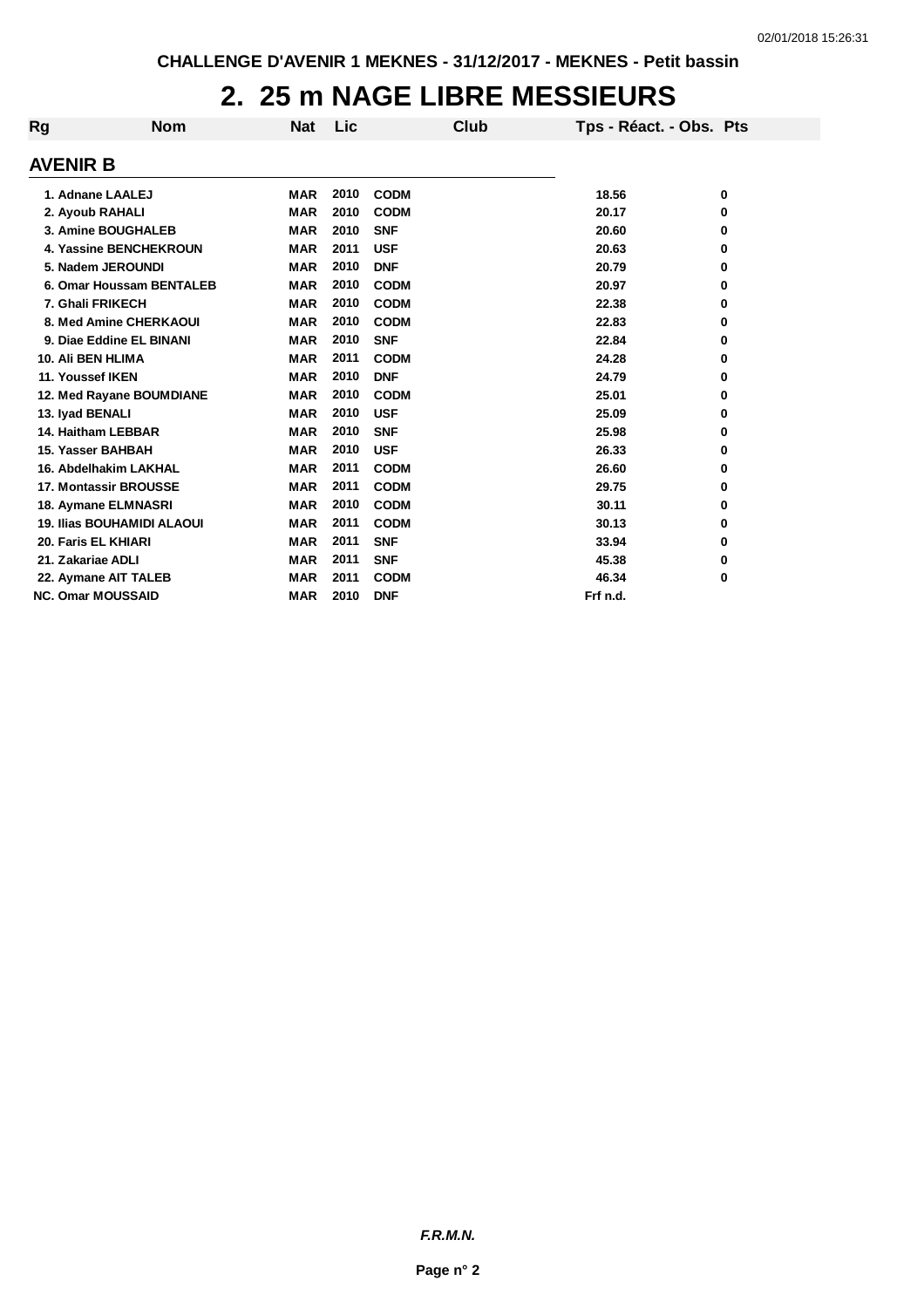### **3. 50 m NAGE LIBRE DAMES**

| Rg | <b>Nom</b>                 | <b>Nat</b> | Lic  | <b>Club</b> | Tps - Réact. - Obs. Pts |     |
|----|----------------------------|------------|------|-------------|-------------------------|-----|
|    | AVENIR A                   |            |      |             |                         |     |
|    | 1. Malak KADRI             | <b>MAR</b> | 2009 | <b>SNF</b>  | 39.70                   | 213 |
|    | 2. Khaoula BOALLAL         | <b>MAR</b> | 2009 | <b>CODM</b> | 39.94                   | 209 |
|    | 3. Salma KHARKHACH         | <b>MAR</b> | 2009 | <b>USF</b>  | 41.31                   | 189 |
|    | 4. Chaimae BELRHITI        | <b>MAR</b> | 2009 | <b>CODM</b> | 41.78                   | 183 |
|    | 5. Hafsa ELBOUHASSANI      | <b>MAR</b> | 2009 | <b>CODM</b> | 42.33                   | 176 |
|    | 6. Inass MASMOUDI          | <b>MAR</b> | 2009 | <b>CODM</b> | 42.36                   | 175 |
|    | 7. Aya BOUHALI             | <b>MAR</b> | 2009 | <b>USF</b>  | 43.19                   | 165 |
|    | 8. Khadija JEDOUANE        | <b>MAR</b> | 2009 | <b>CODM</b> | 44.01                   | 156 |
|    | 9. Youssra BARRADA         | <b>MAR</b> | 2009 | <b>USF</b>  | 44.34                   | 153 |
|    | 10. Sara ZAKRI             | <b>MAR</b> | 2009 | <b>USF</b>  | 44.38                   | 152 |
|    | 11. Meryem AGAZANAI        | <b>MAR</b> | 2009 | <b>CODM</b> | 44.80                   | 148 |
|    | <b>12. Rihab GUETTAB</b>   | <b>MAR</b> | 2009 | <b>USF</b>  | 45.07                   | 146 |
|    | 13. Ferdaws MILOUDI        | <b>MAR</b> | 2009 | <b>CODM</b> | 46.88                   | 129 |
|    | 13. Hidaya ESSABIR         | <b>MAR</b> | 2009 | <b>USF</b>  | 46.88                   | 129 |
|    | <b>15. Diae NAJANI</b>     | <b>MAR</b> | 2009 | <b>CODM</b> | 47.43                   | 125 |
|    | 16. Manar HAMZIA           | <b>MAR</b> | 2009 | <b>CODM</b> | 47.57                   | 124 |
|    | 17. Kenza BARAKA           | <b>MAR</b> | 2009 | <b>CODM</b> | 48.12                   | 119 |
|    | 18. Yasmine KHASSAL        | <b>MAR</b> | 2009 | <b>USF</b>  | 48.36                   | 118 |
|    | 19. Oumayma MISBAHI        | <b>MAR</b> | 2009 | <b>CODM</b> | 48.47                   | 117 |
|    | 20. Kenza FILALI           | <b>MAR</b> | 2009 | <b>DNF</b>  | 48.88                   | 114 |
|    | 21. Sara EL FEZZAZI        | <b>MAR</b> | 2009 | <b>DNF</b>  | 49.37                   | 111 |
|    | 22. Hajar NAOUI            | <b>MAR</b> | 2009 | <b>SNF</b>  | 49.47                   | 110 |
|    | 23. Sirine BOUHEZZA        | <b>MAR</b> | 2009 | <b>SNF</b>  | 50.16                   | 105 |
|    | <b>24. Sahar MAHSSOUNE</b> | <b>MAR</b> | 2009 | <b>CODM</b> | 51.33                   | 98  |
|    | 25. Majdouline KBIRI       | <b>MAR</b> | 2009 | <b>CODM</b> | 53.97                   | 85  |
|    | 26. Hiba BOUGARSSA         | <b>MAR</b> | 2009 | <b>CODM</b> | 55.40                   | 78  |
|    | 27. Aya CHFAIRA            | <b>MAR</b> | 2009 | <b>CODM</b> | 1:00.59                 | 60  |
|    | 28. Basma EL MCHAOURI      | <b>MAR</b> | 2009 | <b>CODM</b> | 1:01.78                 | 56  |
|    | 29. Ghita BENABDEJLIL      | <b>MAR</b> | 2009 | <b>USF</b>  | 1:02.81                 | 53  |
|    | <b>30. Firdaous HAOUI</b>  | <b>MAR</b> | 2009 | <b>SNF</b>  | 1:15.81                 | 30  |
|    | 31. Roueya ABOU SAIF       | <b>MAR</b> | 2009 | <b>CODM</b> | 1:16.84                 | 29  |
|    | 32. Sara EL KIFLY          | <b>MAR</b> | 2009 | <b>SNF</b>  | 1:17.08                 | 29  |
|    | NC. Maryam MOUDDEN         | <b>MAR</b> | 2009 | <b>CODM</b> | Frf n.d.                |     |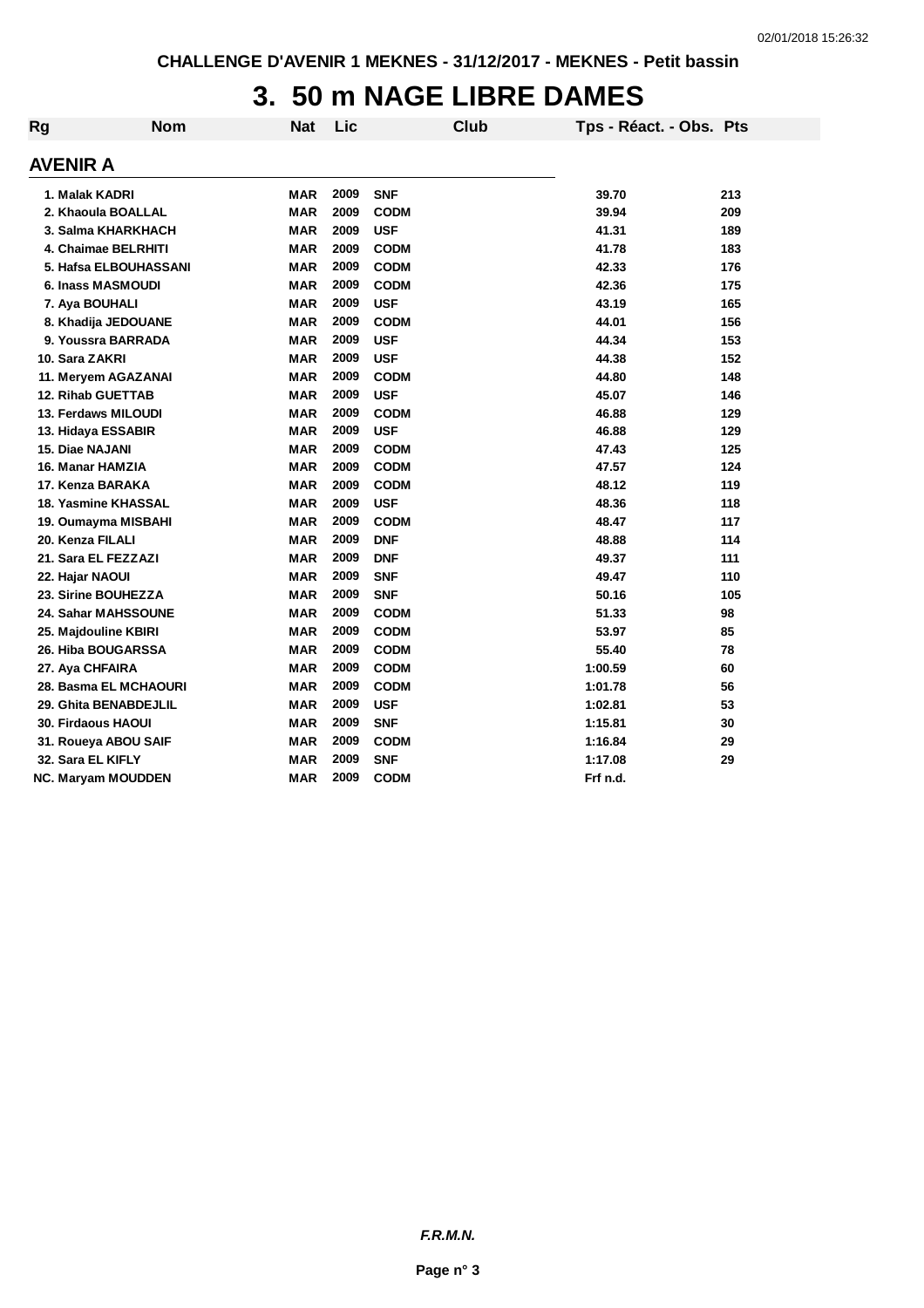### **4. 50 m NAGE LIBRE MESSIEURS**

| Rg<br>Club<br><b>Lic</b><br><b>Nom</b><br><b>Nat</b><br>Tps - Réact. - Obs. Pts |     |
|---------------------------------------------------------------------------------|-----|
| <b>AVENIR A</b>                                                                 |     |
| 2009<br>1. Abderrahmane BADOUH<br><b>CODM</b><br>MAR<br>38.44                   | 161 |
| 2009<br>2. Akram TLEMCANI<br><b>MAR</b><br><b>DNF</b><br>40.05                  | 142 |
| 3. Imad IDRISSI<br>2009<br><b>MAR</b><br><b>CODM</b><br>41.39                   | 128 |
| 2009<br><b>MAR</b><br><b>CODM</b><br>4. Mohamed Tajeddine LARHLIMI<br>43.25     | 113 |
| 2009<br>5. Houssam AYOUNI<br><b>MAR</b><br><b>CODM</b><br>44.53                 | 103 |
| 2009<br>6. Mohamed Taha ADNANE<br><b>MAR</b><br><b>CODM</b><br>45.41            | 97  |
| 2009<br><b>USF</b><br>7. Khair Eddine MZOUGHI<br><b>MAR</b><br>48.45            | 80  |
| 2009<br>8. Otmane ETTAKI ELALAOUI<br><b>MAR</b><br><b>CODM</b><br>51.44         | 67  |
| 2009<br><b>MAR</b><br>9. Adam EL MECHERFI<br><b>CODM</b><br>53.22               | 60  |
| 2009<br><b>USF</b><br>54.16<br>10. Mohammed HSSINOU<br><b>MAR</b>               | 57  |
| 2009<br><b>CODM</b><br>11. Ziyad BEN HLIMA<br><b>MAR</b><br>55.29               | 54  |
| 2009<br>12. Salah Eddine CARI<br><b>MAR</b><br><b>SNF</b><br>55.91              | 52  |
| 2009<br><b>MAR</b><br><b>CODM</b><br>13. Rayane TALBI<br>59.30                  | 43  |
| 2009<br><b>14. Ayoub ADNANE</b><br><b>MAR</b><br><b>CODM</b><br>59.88           | 42  |
| 2009<br><b>CODM</b><br>1:03.90<br>15. Amjad BELAMIN<br><b>MAR</b>               | 35  |
| 2009<br><b>MAR</b><br><b>CODM</b><br>Frf n.d.<br><b>NC. Adam DAHBI</b>          |     |
| NC. Salaheddine EL JAZIZ<br>2009<br>Frf n.d.<br><b>MAR</b><br><b>CODM</b>       |     |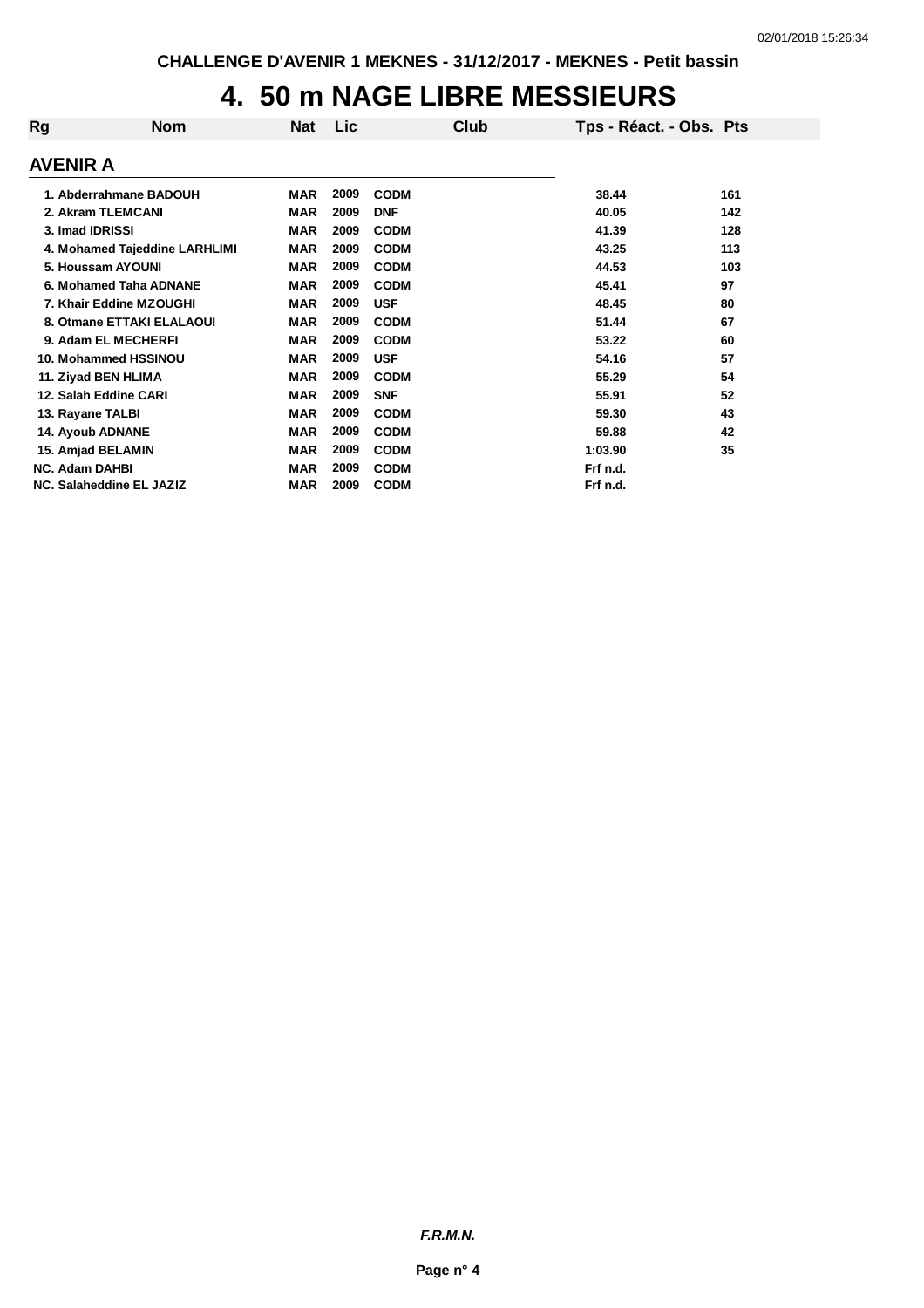**CHALLENGE D'AVENIR 1 MEKNES - 31/12/2017 - MEKNES - Petit bassin**

### **5. 25 m BRASSE DAMES**

| <b>Rg</b>       | <b>Nom</b> | Nat        | Lic  |     | Club | Tps - Réact. - Obs. Pts |  |
|-----------------|------------|------------|------|-----|------|-------------------------|--|
| <b>AVENIR B</b> |            |            |      |     |      |                         |  |
| 1. Sara SAIDI   |            | <b>MAR</b> | 2010 | SNF |      | 32.44                   |  |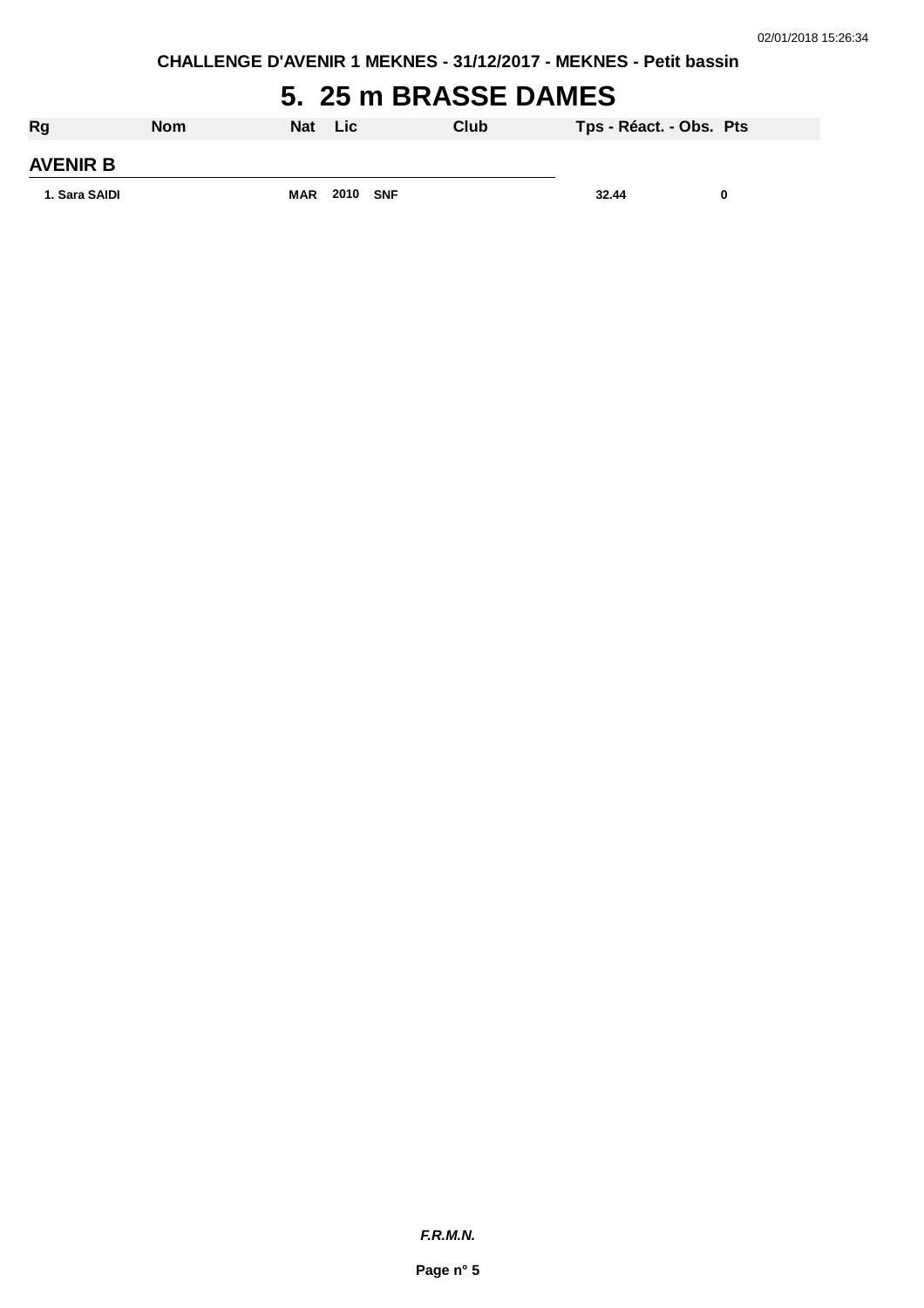**CHALLENGE D'AVENIR 1 MEKNES - 31/12/2017 - MEKNES - Petit bassin**

## **6. 25 m BRASSE MESSIEURS**

| Rg                       | <b>Nom</b> | Nat        | <b>Lic</b> | Club | Tps - Réact. - Obs. Pts |  |
|--------------------------|------------|------------|------------|------|-------------------------|--|
| <b>AVENIR B</b>          |            |            |            |      |                         |  |
| 1. Diae Eddine EL BINANI |            | <b>MAR</b> | 2010 SNF   |      | 29.91                   |  |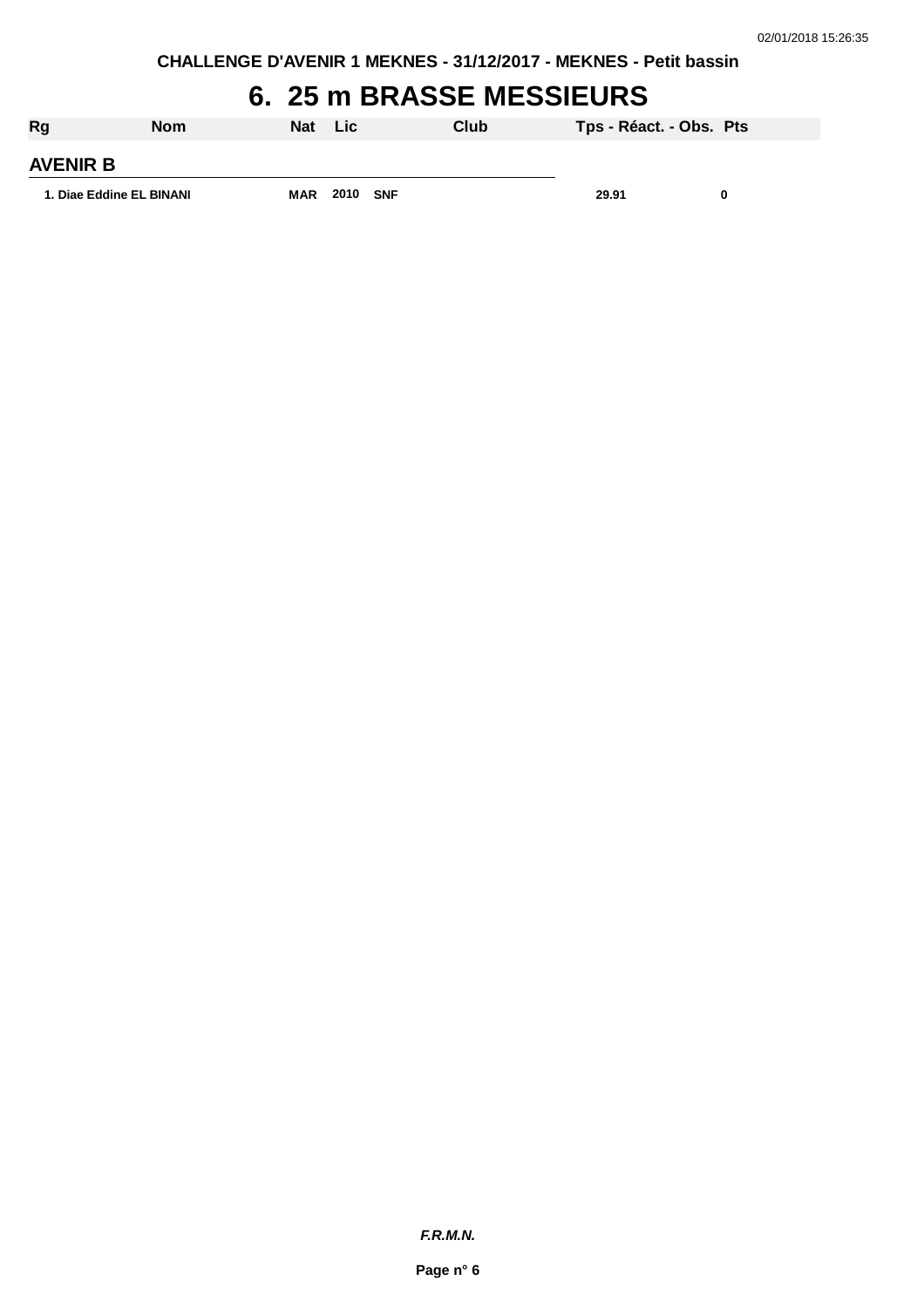### **7. 50 m BRASSE DAMES**

| Rg              | <b>Nom</b>                   | <b>Nat</b> | Lic  | Club        | Tps - Réact. - Obs. Pts |     |
|-----------------|------------------------------|------------|------|-------------|-------------------------|-----|
| <b>AVENIR A</b> |                              |            |      |             |                         |     |
|                 | 1. Inass MASMOUDI            | <b>MAR</b> | 2009 | <b>CODM</b> | 55.53                   | 155 |
|                 | 2. Hidaya ESSABIR            | <b>MAR</b> | 2009 | <b>USF</b>  | 55.81                   | 152 |
|                 | 3. Manar HAMZIA              | <b>MAR</b> | 2009 | <b>CODM</b> | 58.48                   | 132 |
|                 | 4. Imane ADNANE              | <b>MAR</b> | 2009 | <b>CODM</b> | 58.63                   | 131 |
|                 | 5. Salma KHARKHACH           | <b>MAR</b> | 2009 | <b>USF</b>  | 58.94                   | 129 |
|                 | 6. Kenza BARAKA              | <b>MAR</b> | 2009 | <b>CODM</b> | 59.50                   | 126 |
|                 | 7. Malak KADRI               | <b>MAR</b> | 2009 | <b>SNF</b>  | 1:00.88                 | 117 |
|                 | 8. Hajar NAOUI               | <b>MAR</b> | 2009 | <b>SNF</b>  | 1:01.46                 | 114 |
|                 | 9. Hiba BOUGARSSA            | <b>MAR</b> | 2009 | <b>CODM</b> | 1:03.45                 | 104 |
|                 | <b>10. Sirine BOUHEZZA</b>   | <b>MAR</b> | 2009 | <b>SNF</b>  | 1:05.22                 | 95  |
|                 | 11. Kenza BOUZAROUATA        | <b>MAR</b> | 2009 | <b>CODM</b> | 1:08.58                 | 82  |
|                 | 12. Majdouline KBIRI         | <b>MAR</b> | 2009 | <b>CODM</b> | 1:09.00                 | 80  |
|                 | <b>13. Ghita BENABDEJLIL</b> | <b>MAR</b> | 2009 | <b>USF</b>  | 1:20.32                 | 51  |
|                 | NC. Maryam MOUDDEN           | <b>MAR</b> | 2009 | <b>CODM</b> | Frf n.d.                |     |
|                 | <b>NC. Sara BELMEKKI</b>     | <b>MAR</b> | 2009 | <b>CODM</b> | Dsq VI                  | 0   |
|                 | <b>NC. Khaoula BOALLAL</b>   | <b>MAR</b> | 2009 | <b>CODM</b> | Dsq VI                  | 0   |
|                 | <b>NC. Kenza FILALI</b>      | <b>MAR</b> | 2009 | <b>DNF</b>  | Dsq VI                  | 0   |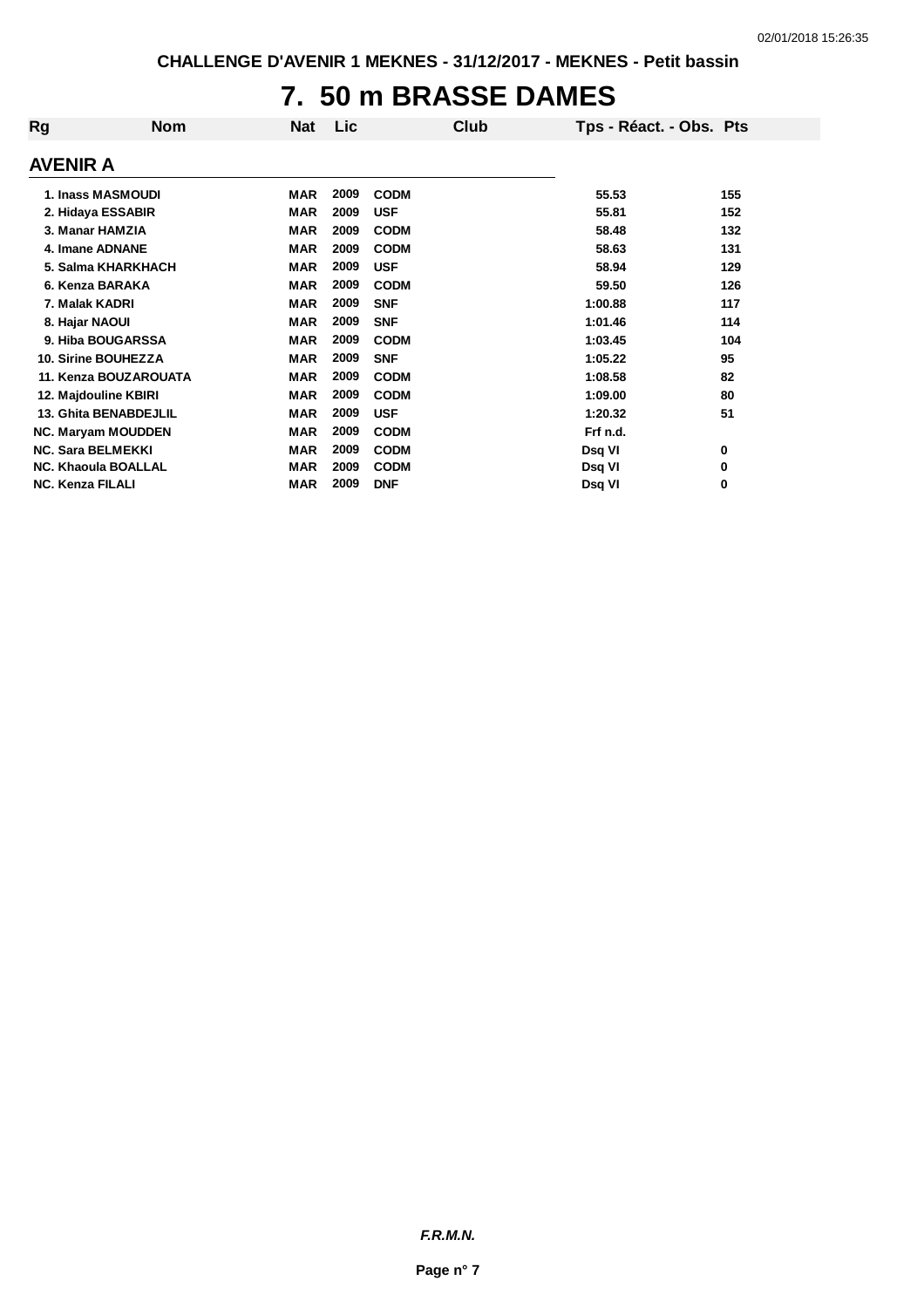# **8. 50 m BRASSE MESSIEURS**

| Rg              | <b>Nom</b>                    | <b>Nat</b> | Lic. |             | Club | Tps - Réact. - Obs. Pts |     |
|-----------------|-------------------------------|------------|------|-------------|------|-------------------------|-----|
| AVENIR A        |                               |            |      |             |      |                         |     |
|                 | 1. Abderrahmane BADOUH        | <b>MAR</b> | 2009 | <b>CODM</b> |      | 49.55                   | 155 |
|                 | 2. Akram TLEMCANI             | MAR        | 2009 | <b>DNF</b>  |      | 50.34                   | 148 |
| 3. Imad IDRISSI |                               | MAR        | 2009 | <b>CODM</b> |      | 52.52                   | 130 |
|                 | 4. Otmane ETTAKI ELALAOUI     | MAR        | 2009 | <b>CODM</b> |      | 58.03                   | 97  |
|                 | 5. Mohamed Tajeddine LARHLIMI | <b>MAR</b> | 2009 | <b>CODM</b> |      | 1:03.09                 | 75  |
|                 | 6. Salah Eddine CARI          | <b>MAR</b> | 2009 | <b>SNF</b>  |      | 1:08.39                 | 59  |
|                 |                               |            |      |             |      |                         |     |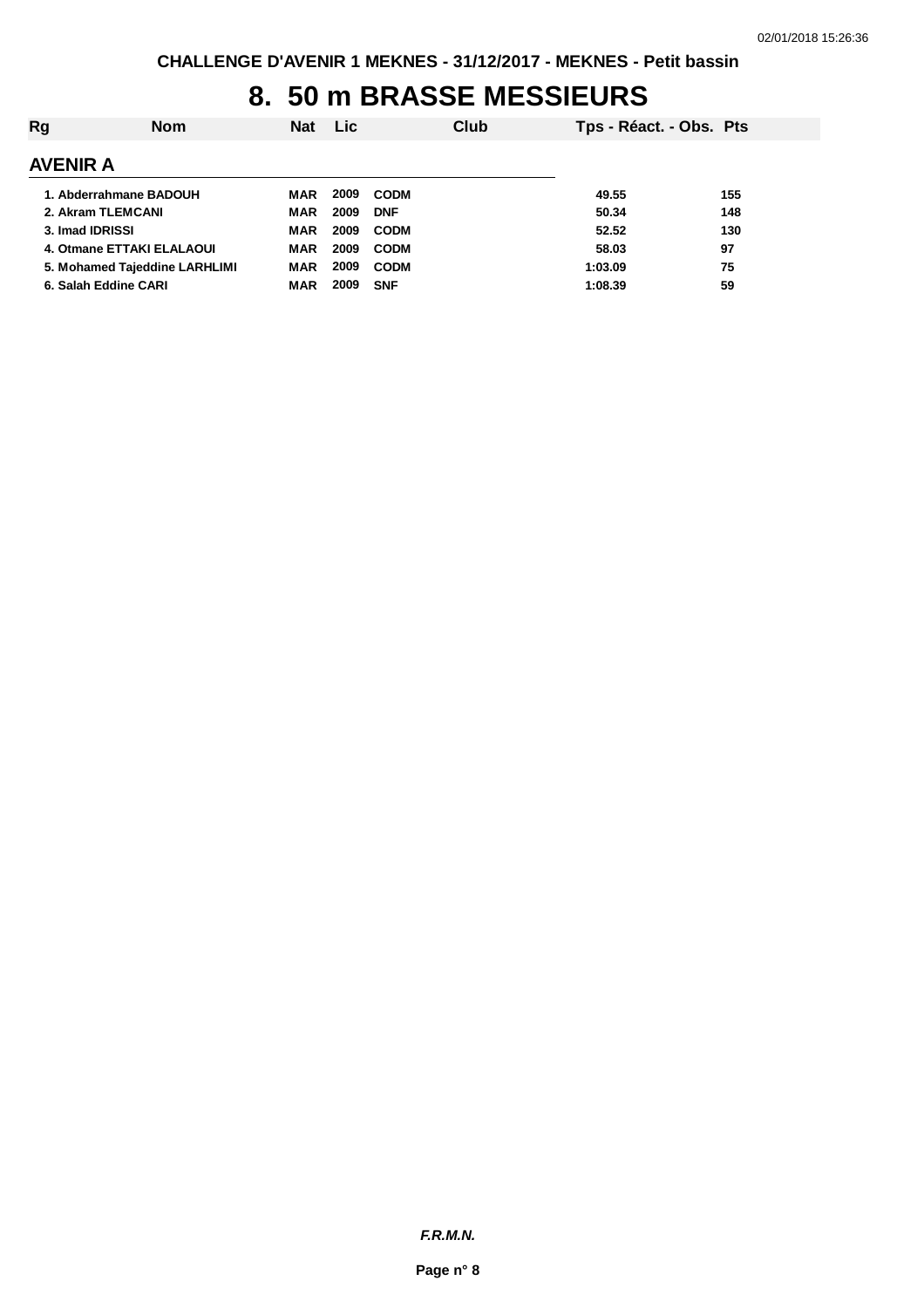# **9. 25 m DOS DAMES**

| Rg                | <b>Nom</b> | <b>Nat</b> | Lic  |             | Club | Tps - Réact. - Obs. Pts |   |
|-------------------|------------|------------|------|-------------|------|-------------------------|---|
| <b>AVENIR B</b>   |            |            |      |             |      |                         |   |
| 1. Safia HARCHA   |            | <b>MAR</b> | 2010 | <b>CODM</b> |      | 23.38                   | 0 |
| 2. Aya KOJMANE    |            | <b>MAR</b> | 2010 | <b>CODM</b> |      | 24.83                   | 0 |
| 3. Lina EL KILI   |            | <b>MAR</b> | 2011 | <b>CODM</b> |      | 27.52                   | 0 |
| 4. Ghita KADRI    |            | <b>MAR</b> | 2010 | <b>SNF</b>  |      | 28.14                   | 0 |
| 5. Aya BAHMANE    |            | <b>MAR</b> | 2011 | <b>CODM</b> |      | 30.45                   | 0 |
| 5. Arij CHTATI    |            | <b>MAR</b> | 2010 | <b>CODM</b> |      | 30.45                   | 0 |
| 7. Narjiss SEFFAF |            | <b>MAR</b> | 2010 | <b>CODM</b> |      | 30.94                   | 0 |
| 8. Hiba ATTAOUI   |            | <b>MAR</b> | 2011 | <b>CODM</b> |      | 33.19                   | 0 |
| 9. Sara CHEHIBA   |            | <b>MAR</b> | 2010 | <b>CODM</b> |      | 34.97                   | 0 |
| 10. Hajar MOUDDEN |            | <b>MAR</b> | 2011 | <b>CODM</b> |      | 35.95                   | 0 |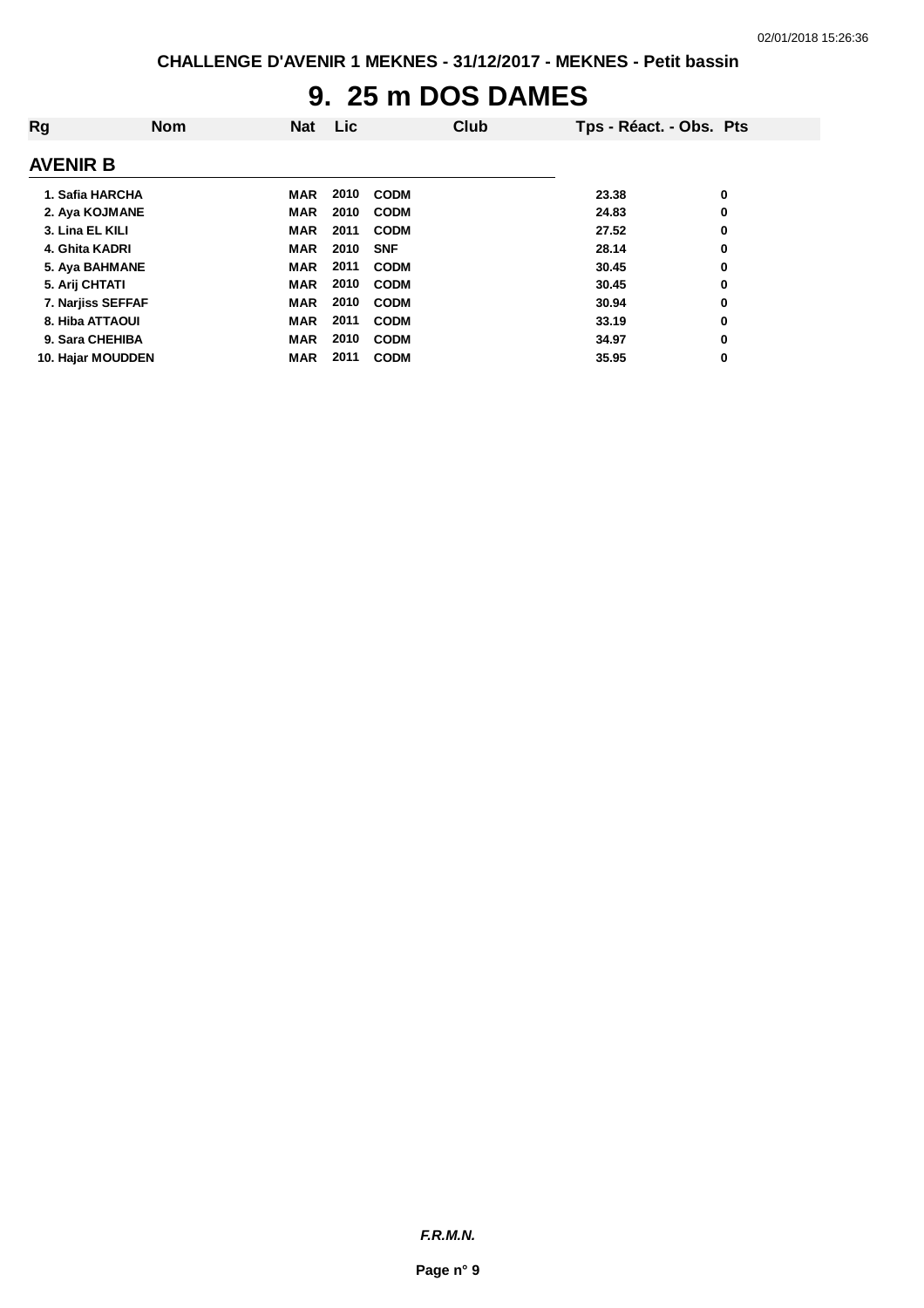# **10. 25 m DOS MESSIEURS**

| Rg              | <b>Nom</b>                        | <b>Nat</b> | Lic  |             | Club | Tps - Réact. - Obs. Pts |          |
|-----------------|-----------------------------------|------------|------|-------------|------|-------------------------|----------|
| <b>AVENIR B</b> |                                   |            |      |             |      |                         |          |
|                 | 1. Ghali FRIKECH                  | <b>MAR</b> | 2010 | <b>CODM</b> |      | 23.26                   | 0        |
|                 | 2. Adnane LAALEJ                  | <b>MAR</b> | 2010 | <b>CODM</b> |      | 23.88                   | 0        |
|                 | 3. Amine BOUGHALEB                | <b>MAR</b> | 2010 | <b>SNF</b>  |      | 25.80                   | 0        |
|                 | 4. Omar Houssam BENTALEB          | <b>MAR</b> | 2010 | <b>CODM</b> |      | 26.09                   | 0        |
|                 | 5. Iyad BENALI                    | <b>MAR</b> | 2010 | <b>USF</b>  |      | 27.08                   | $\bf{0}$ |
|                 | 6. Ayoub RAHALI                   | <b>MAR</b> | 2010 | <b>CODM</b> |      | 27.95                   | 0        |
|                 | 7. Ali BEN HLIMA                  | <b>MAR</b> | 2011 | <b>CODM</b> |      | 28.59                   | 0        |
|                 | 8. Yassine BENCHEKROUN            | <b>MAR</b> | 2011 | <b>USF</b>  |      | 29.09                   | 0        |
|                 | 9. Montassir BROUSSE              | <b>MAR</b> | 2011 | <b>CODM</b> |      | 29.34                   | 0        |
|                 | 10. Nadem JEROUNDI                | <b>MAR</b> | 2010 | <b>DNF</b>  |      | 30.94                   | 0        |
|                 | 11. Yasser BAHBAH                 | <b>MAR</b> | 2010 | <b>USF</b>  |      | 31.21                   | 0        |
|                 | 12. Med Rayane BOUMDIANE          | <b>MAR</b> | 2010 | <b>CODM</b> |      | 32.38                   | 0        |
|                 | 13. Med Amine CHERKAOUI           | <b>MAR</b> | 2010 | <b>CODM</b> |      | 32.44                   | 0        |
|                 | 14. Abdelhakim LAKHAL             | <b>MAR</b> | 2011 | <b>CODM</b> |      | 33.59                   | 0        |
|                 | <b>15. Ilias BOUHAMIDI ALAOUI</b> | <b>MAR</b> | 2011 | <b>CODM</b> |      | 34.06                   | 0        |
|                 | 16. Aymane ELMNASRI               | <b>MAR</b> | 2010 | <b>CODM</b> |      | 34.53                   | 0        |
|                 | 17. Aymane AIT TALEB              | <b>MAR</b> | 2011 | <b>CODM</b> |      | 36.63                   | 0        |
|                 | <b>NC. Omar MOUSSAID</b>          | <b>MAR</b> | 2010 | <b>DNF</b>  |      | Frf n.d.                |          |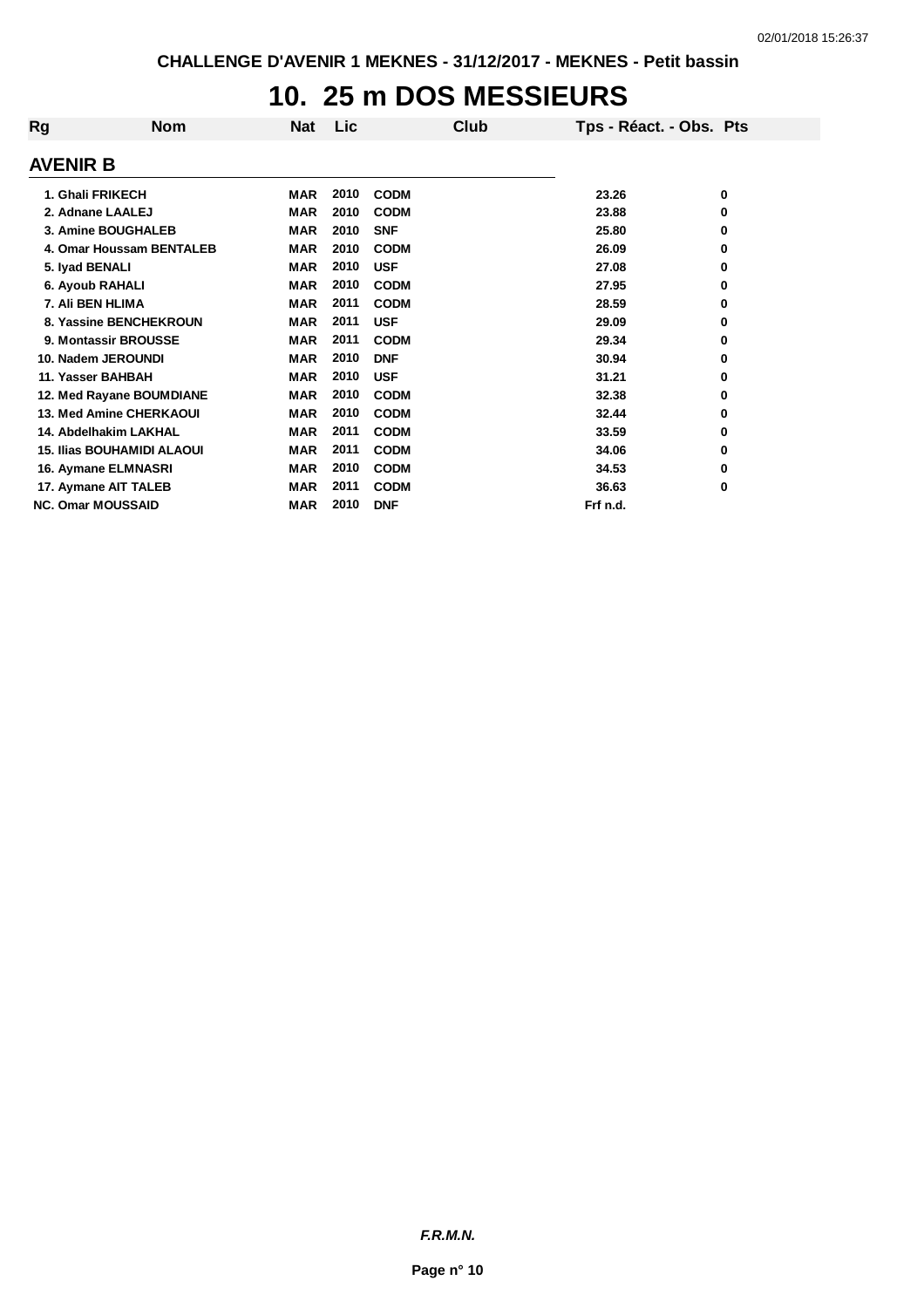# **11. 50 m DOS DAMES**

| Rg                           | <b>Nom</b> | <b>Nat</b> | Lic  | Club        | Tps - Réact. - Obs. Pts |     |
|------------------------------|------------|------------|------|-------------|-------------------------|-----|
| <b>AVENIR A</b>              |            |            |      |             |                         |     |
| 1. Chaimae BELRHITI          |            | <b>MAR</b> | 2009 | <b>CODM</b> | 48.83                   | 170 |
| 2. Hafsa ELBOUHASSANI        |            | <b>MAR</b> | 2009 | <b>CODM</b> | 50.64                   | 152 |
| 3. Khadija JEDOUANE          |            | <b>MAR</b> | 2009 | <b>CODM</b> | 51.55                   | 144 |
| 4. Meryem AGAZANAI           |            | <b>MAR</b> | 2009 | <b>CODM</b> | 51.67                   | 143 |
| 5. Kenza BOUZAROUATA         |            | <b>MAR</b> | 2009 | <b>CODM</b> | 51.68                   | 143 |
| 6. Ferdaws MILOUDI           |            | <b>MAR</b> | 2009 | <b>CODM</b> | 52.13                   | 139 |
| 7. Aya BOUHALI               |            | <b>MAR</b> | 2009 | <b>USF</b>  | 53.23                   | 131 |
| 8. Sara ZAKRI                |            | <b>MAR</b> | 2009 | <b>USF</b>  | 53.48                   | 129 |
| 9. Youssra BARRADA           |            | <b>MAR</b> | 2009 | <b>USF</b>  | 54.06                   | 125 |
| 10. Yasmine KHASSAL          |            | <b>MAR</b> | 2009 | <b>USF</b>  | 56.06                   | 112 |
| 11. Rihab GUETTAB            |            | <b>MAR</b> | 2009 | <b>USF</b>  | 57.59                   | 103 |
| 12. Sara BELMEKKI            |            | <b>MAR</b> | 2009 | <b>CODM</b> | 57.72                   | 103 |
| 13. Diae NAJANI              |            | <b>MAR</b> | 2009 | <b>CODM</b> | 58.62                   | 98  |
| 14. Oumayma MISBAHI          |            | <b>MAR</b> | 2009 | <b>CODM</b> | 1:01.27                 | 86  |
| 15. Imane ADNANE             |            | <b>MAR</b> | 2009 | <b>CODM</b> | 1:02.84                 | 79  |
| <b>16. Sahar MAHSSOUNE</b>   |            | <b>MAR</b> | 2009 | <b>CODM</b> | 1:05.95                 | 69  |
| 17. Aya CHFAIRA              |            | <b>MAR</b> | 2009 | <b>CODM</b> | 1:06.12                 | 68  |
| 18. Sara EL FEZZAZI          |            | <b>MAR</b> | 2009 | <b>DNF</b>  | 1:06.39                 | 67  |
| <b>19. Basma EL MCHAOURI</b> |            | <b>MAR</b> | 2009 | <b>CODM</b> | 1:13.47                 | 49  |
| 20. Roueya ABOU SAIF         |            | <b>MAR</b> | 2009 | <b>CODM</b> | 1:19.70                 | 39  |

*F.R.M.N.*

**Page n° 11**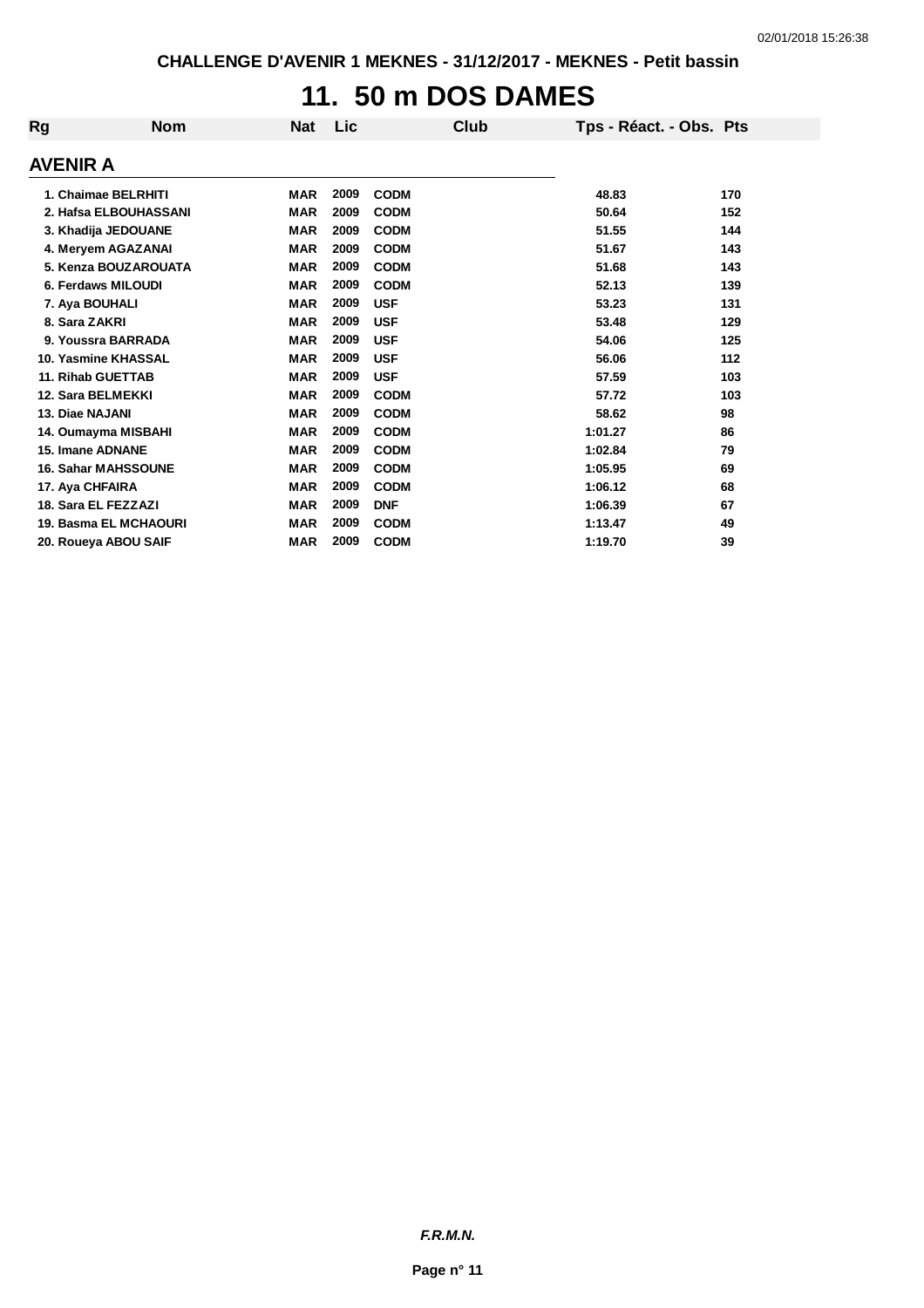### **12. 50 m DOS MESSIEURS**

| Rg | <b>Nom</b>               | <b>Nat</b> | Lic  |             | Club | Tps - Réact. - Obs. Pts |     |
|----|--------------------------|------------|------|-------------|------|-------------------------|-----|
|    | <b>AVENIR A</b>          |            |      |             |      |                         |     |
|    | 1. Mohamed Taha ADNANE   | MAR        | 2009 | <b>CODM</b> |      | 50.56                   | 107 |
|    | 2. Houssam AYOUNI        | MAR        | 2009 | <b>CODM</b> |      | 50.95                   | 105 |
|    | 3. Khair Eddine MZOUGHI  | MAR        | 2009 | <b>USF</b>  |      | 56.44                   | 77  |
|    | 4. Adam EL MECHERFI      | MAR        | 2009 | <b>CODM</b> |      | 1:02.05                 | 58  |
|    | 5. Ziyad BEN HLIMA       | MAR        | 2009 | <b>CODM</b> |      | 1:03.29                 | 54  |
|    | 6. Amjad BELAMIN         | MAR        | 2009 | <b>CODM</b> |      | 1:10.09                 | 40  |
|    | 7. Mohammed HSSINOU      | <b>MAR</b> | 2009 | <b>USF</b>  |      | 1:10.46                 | 39  |
|    | 8. Rayane TALBI          | MAR        | 2009 | <b>CODM</b> |      | 1:11.89                 | 37  |
|    | 9. Ayoub ADNANE          | MAR        | 2009 | <b>CODM</b> |      | 1:14.59                 | 33  |
|    | <b>NC. Adam DAHBI</b>    | MAR        | 2009 | <b>CODM</b> |      | Frf n.d.                |     |
|    | NC. Salaheddine EL JAZIZ | MAR        | 2009 | <b>CODM</b> |      | Frf n.d.                |     |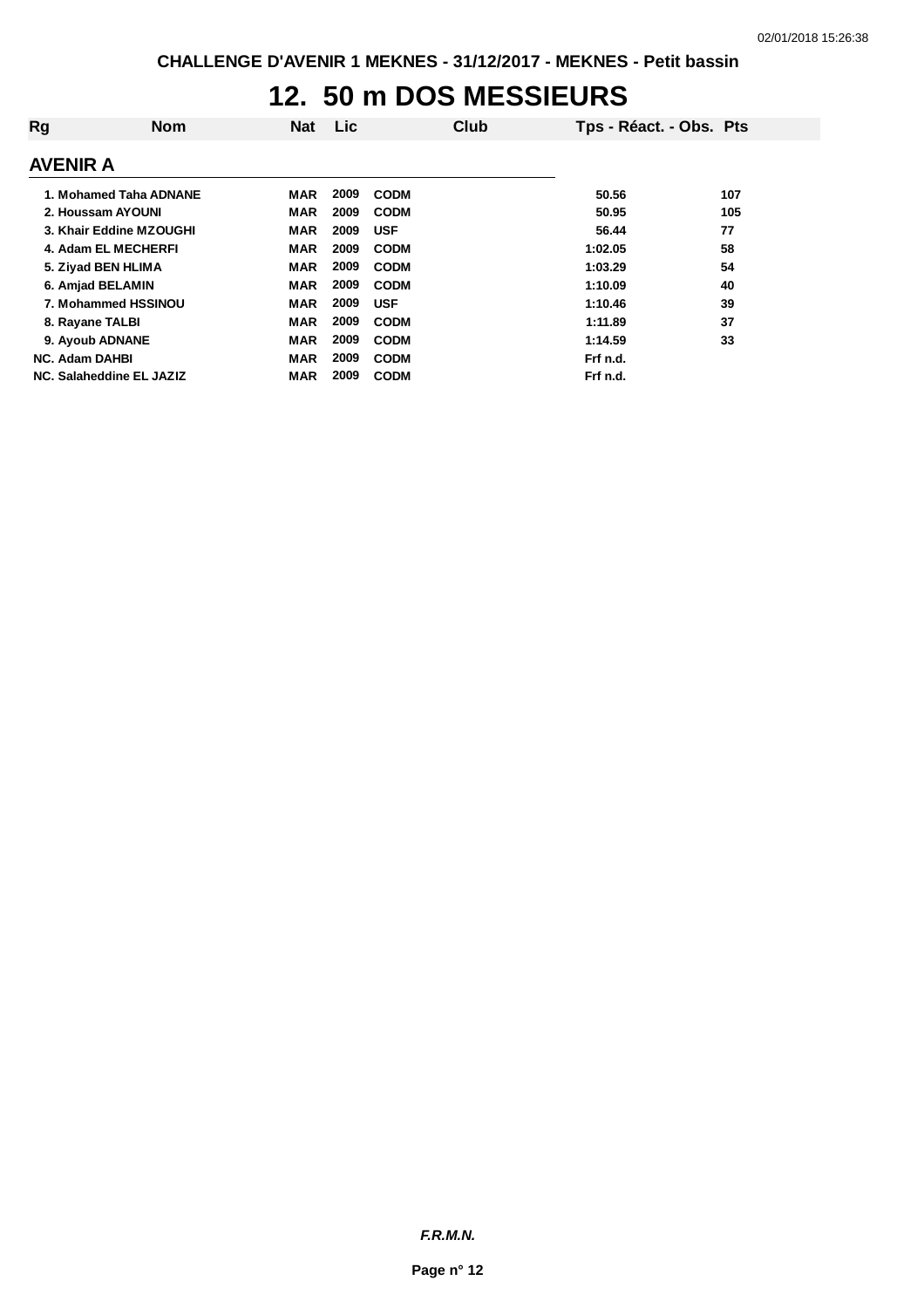### **13. 4 x 25 m NAGE LIBRE DAMES**

| Rg                                                                      | <b>Nom</b>             | <b>Nat</b> | Lic  | Club        | Tps - Réact. - Obs. Pts |   |
|-------------------------------------------------------------------------|------------------------|------------|------|-------------|-------------------------|---|
|                                                                         | AVENIR A               |            |      |             |                         |   |
| 1. Khaoula BOALLAL<br><b>Meryem AGAZANAI</b><br><b>Chaimae BELRHITI</b> |                        | <b>MAR</b> | 2009 | <b>CODM</b> | 1:18.34                 | 0 |
|                                                                         |                        | <b>MAR</b> | 2009 | <b>CODM</b> |                         | 0 |
|                                                                         |                        | <b>MAR</b> | 2009 | <b>CODM</b> |                         | 0 |
| Khadija JEDOUANE                                                        |                        | <b>MAR</b> | 2009 | <b>CODM</b> |                         | 0 |
|                                                                         | 2. Salma KHARKHACH     | <b>MAR</b> | 2009 | <b>USF</b>  | 1:20.88                 | 0 |
|                                                                         | <b>Youssra BARRADA</b> | <b>MAR</b> | 2009 | <b>USF</b>  |                         | 0 |
|                                                                         | Sara ZAKRI             | <b>MAR</b> | 2009 | <b>USF</b>  |                         | 0 |
|                                                                         | Aya BOUHALI            | <b>MAR</b> | 2009 | <b>USF</b>  |                         | 0 |
|                                                                         | 3. Firdaous HAOUI      | <b>MAR</b> | 2009 | <b>SNF</b>  | 1:36.51                 | 0 |
|                                                                         | <b>Hajar NAOUI</b>     | <b>MAR</b> | 2009 | <b>SNF</b>  |                         | 0 |
|                                                                         | <b>Sirine BOUHEZZA</b> | <b>MAR</b> | 2009 | <b>SNF</b>  |                         | 0 |
|                                                                         | <b>Malak KADRI</b>     | <b>MAR</b> | 2009 | <b>SNF</b>  |                         | 0 |
|                                                                         | AVENIR B               |            |      |             |                         |   |
|                                                                         | 1. Lina EL KILI        | <b>MAR</b> | 2011 | <b>CODM</b> | 1:30.73                 | 0 |
|                                                                         | <b>Narjiss SEFFAF</b>  | <b>MAR</b> | 2010 | <b>CODM</b> |                         | 0 |
|                                                                         | Aya KOJMANE            | <b>MAR</b> | 2010 | <b>CODM</b> |                         | 0 |
|                                                                         | Safia HARCHA           | <b>MAR</b> | 2010 | <b>CODM</b> |                         | 0 |
|                                                                         |                        |            |      |             |                         |   |